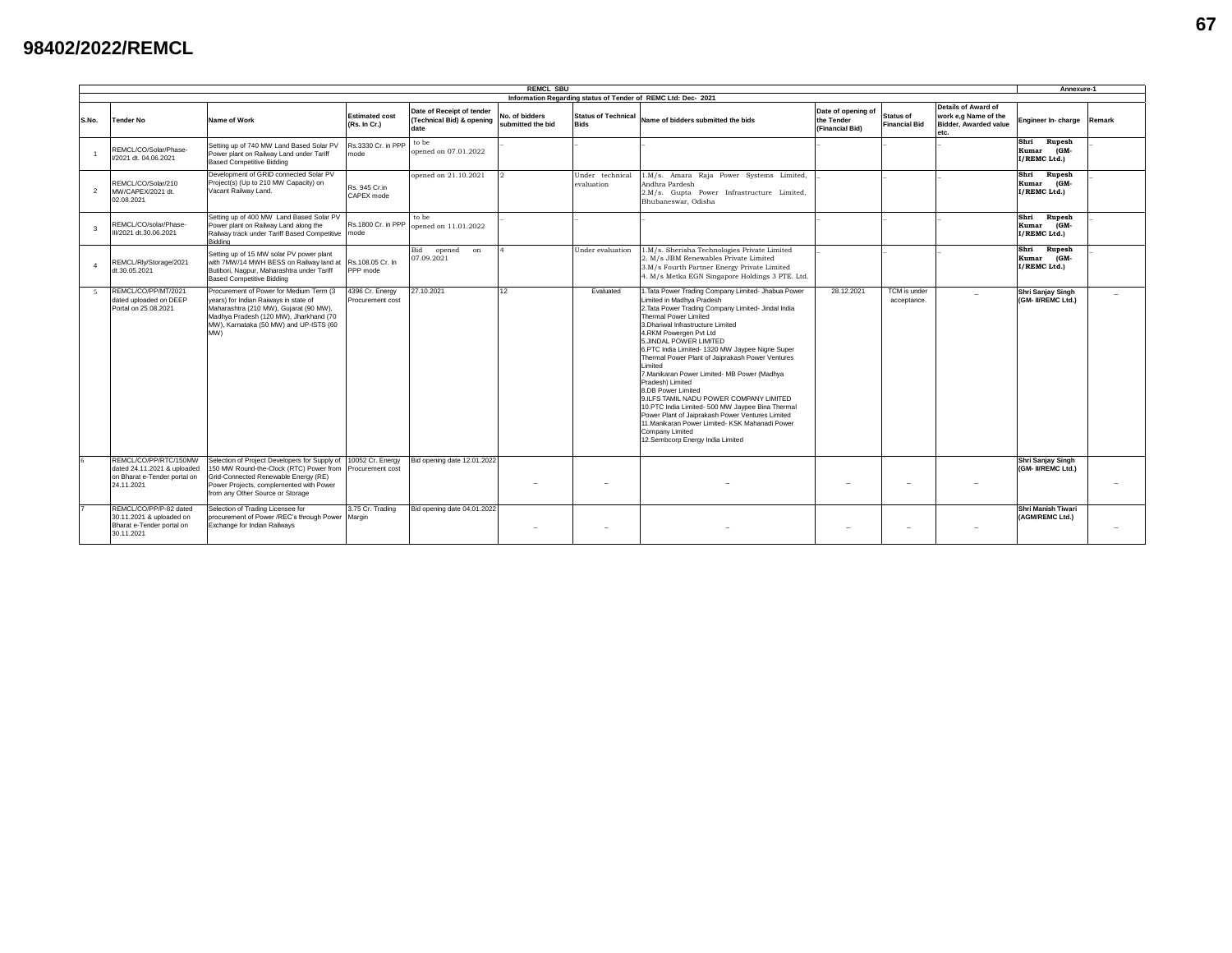|                                                                           | Annexure -III |                                   |                                                                |                                                              |                                     |                                                                |                                     |                               |                        |                |  |  |  |
|---------------------------------------------------------------------------|---------------|-----------------------------------|----------------------------------------------------------------|--------------------------------------------------------------|-------------------------------------|----------------------------------------------------------------|-------------------------------------|-------------------------------|------------------------|----------------|--|--|--|
| Information Regarding Status of Bill Payment of Working Agencies - Dec 21 |               |                                   |                                                                |                                                              |                                     |                                                                |                                     |                               |                        |                |  |  |  |
|                                                                           |               | <b>SI. No. Name of Contractor</b> |                                                                |                                                              | <b>Bill Details</b>                 | <b>Bill Received at</b>                                        | <b>Status of Bill</b>               |                               | <b>Mode of Payment</b> |                |  |  |  |
|                                                                           |               |                                   | <b>Agreement No.</b>                                           | Bill No.                                                     | Bill Amount in Rs. HQ dated (Accts) |                                                                | <b>Under Process of</b><br>Checking | Payment<br><b>Released on</b> | (RTGS/<br>Cheque)      | <b>Remarks</b> |  |  |  |
|                                                                           |               | <b>IPTC</b> india limited         | <b>REMC Ltd/CO/IR/Power</b><br>management/2021<br>dtd.22.03.21 | Invoice no.<br>BD/2021-22/130<br>dated 11th<br>November 2021 | 12,27,200/-                         | 14.11.2021                                                     |                                     | 29.12.2021                    |                        |                |  |  |  |
|                                                                           |               | <b>IPTC</b> india limited         | <b>REMC Ltd/CO/IR/Power</b><br>management/2021<br>dtd.22.03.21 | Invoice no.<br>BD/2021-22/147<br>dated 9th<br>December 2021  | 12,27,200/-                         | 09.12.2021 &<br>revised amt, bill<br>received on<br>31.12.2021 | Under Process of<br>Checking        |                               |                        |                |  |  |  |
|                                                                           |               | M/s Inox Wind<br>ILtd.            | REMCL/CO/25MW/<br>Windmill/ Rajasthandt.<br>18.12.14           | IWLRJOM22022<br>dated 16.12.2021                             | 7,609,162                           | 22.12.2021                                                     | <b>Under Process</b>                | $\overline{\phantom{0}}$      |                        |                |  |  |  |